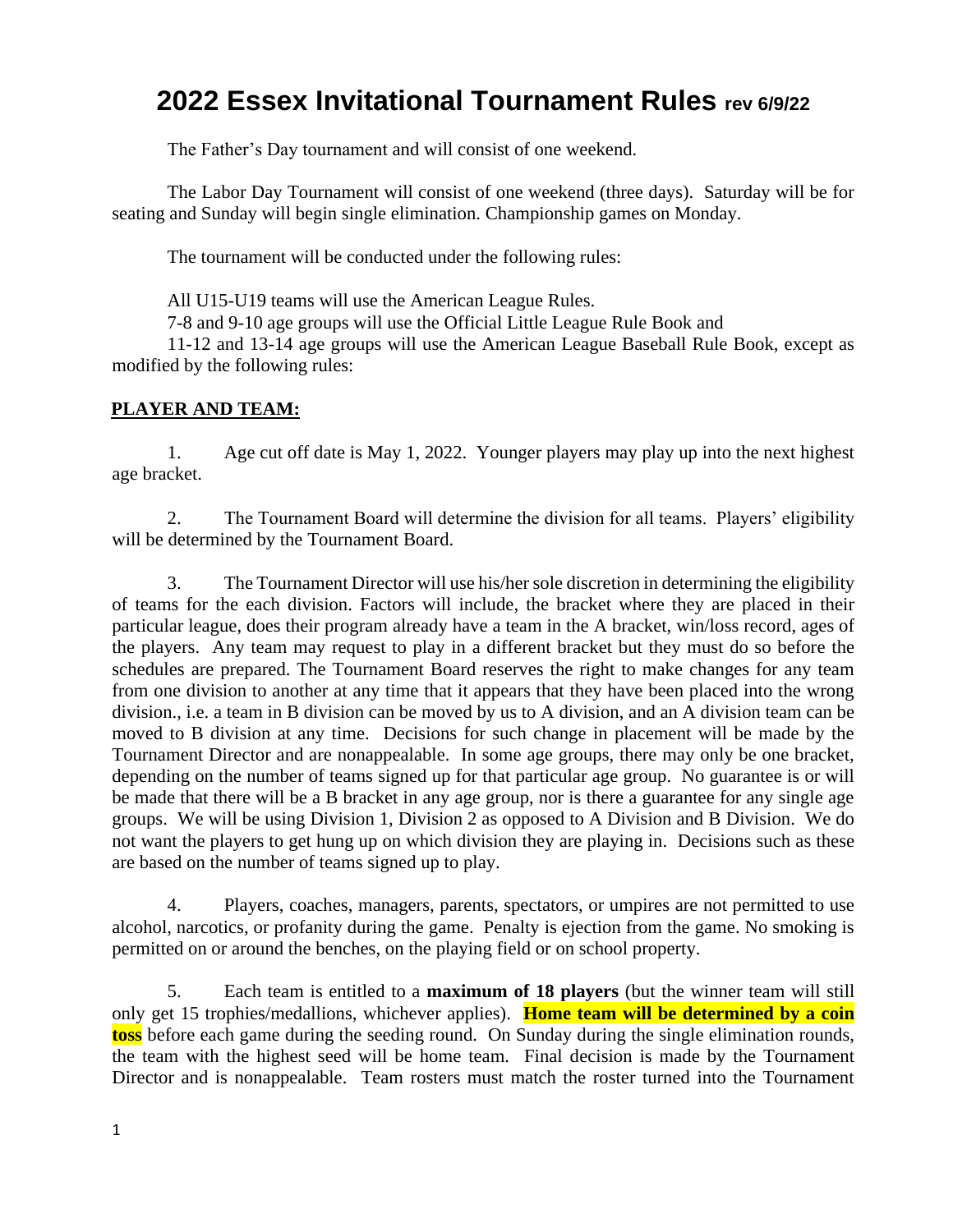Director. Rosters are frozen at the time of your first game, except in extreme emergency situations. Manager must immediately contact Tournament Director if such a situation exists.

6. Managers, four (4) coaches, players, score keepers, and batboy or girl are the only people permitted on the benches during the course of the game. See Rule 28. All managers, coaches must be easily recognized or they will not be allowed on the bench/field. The umpires will ask you to remove yourself from the bench/field. The Rule will be enforced by the Tournament Director.

7. All players and coaches are to remain on their respective benches in their designated areas during the course of the game. This rule will be enforced by the Tournament Site Director. No more than one player may be in the on-deck area at one time.

8. Players must wear headgear with earflaps while batting and while on base. Penalty for failure to do so is the batter or runner is out when the batter steps into the batter's box (Umpire's discretion). Catchers must also wear a catcher's helmet, athletic cup, and throat protector while catching.

9. Use of unauthorized players will result in game forfeiture. If it is brought to the Tournament Director's attention that a team is playing with a player who is NOT on their Roster, that team will forfeit the game to the opposing team. The team with the offending player must be prepared to prove that the player is rostered. The use of an illegal player must be brought to the Tournament Director's attention during the game or within one hour after the game. If the team has a game immediately after said game, then the offending player will NOT play in any subsequent games until a final decision is rendered by the Tournament Director. If it is challenged during the game, the manager will have the option of continuing the game with the offending player until the Tournament Director makes a decision and take a chance on a forfeit, or he can remove the challenged player immediately from the game and the game will not be forfeited even if it is determined that the challenged player is an illegal player.

# 10. **Batting:**

#### **7-8 rule (note: all 7/8 references also apply to U8)**:

Option 1: Bat nine (9) or eight (8 if you only have 8 players). No re-entry rule. No DH or EH. Once a player is removed from the batting rotation, he cannot go back into bat. However, if you are fielding ten  $(10)$  – see below paragraph  $12$  – then you may bat ten.

Note: The team must have eight (8) players available to continue the game.

Option 2: Bat your entire roster. You would have free substitution of players, except for the pitcher. If a player is injured, leaves the game, or is ejected from the game, he will be called out. Only one out can be called on the same batter. Should a player arrive late, he will be inserted at the end of the batting order.

If the opposing coaches both agree to it prior to the start of the game, a planned early departure by a player may result in no penalty whatsoever.

No intentional bunting is allowed, however, swinging bunts are allowed. If a batter intentionally bunts a baseball in the umpire's discretion, the batter is out and the ball is dead with no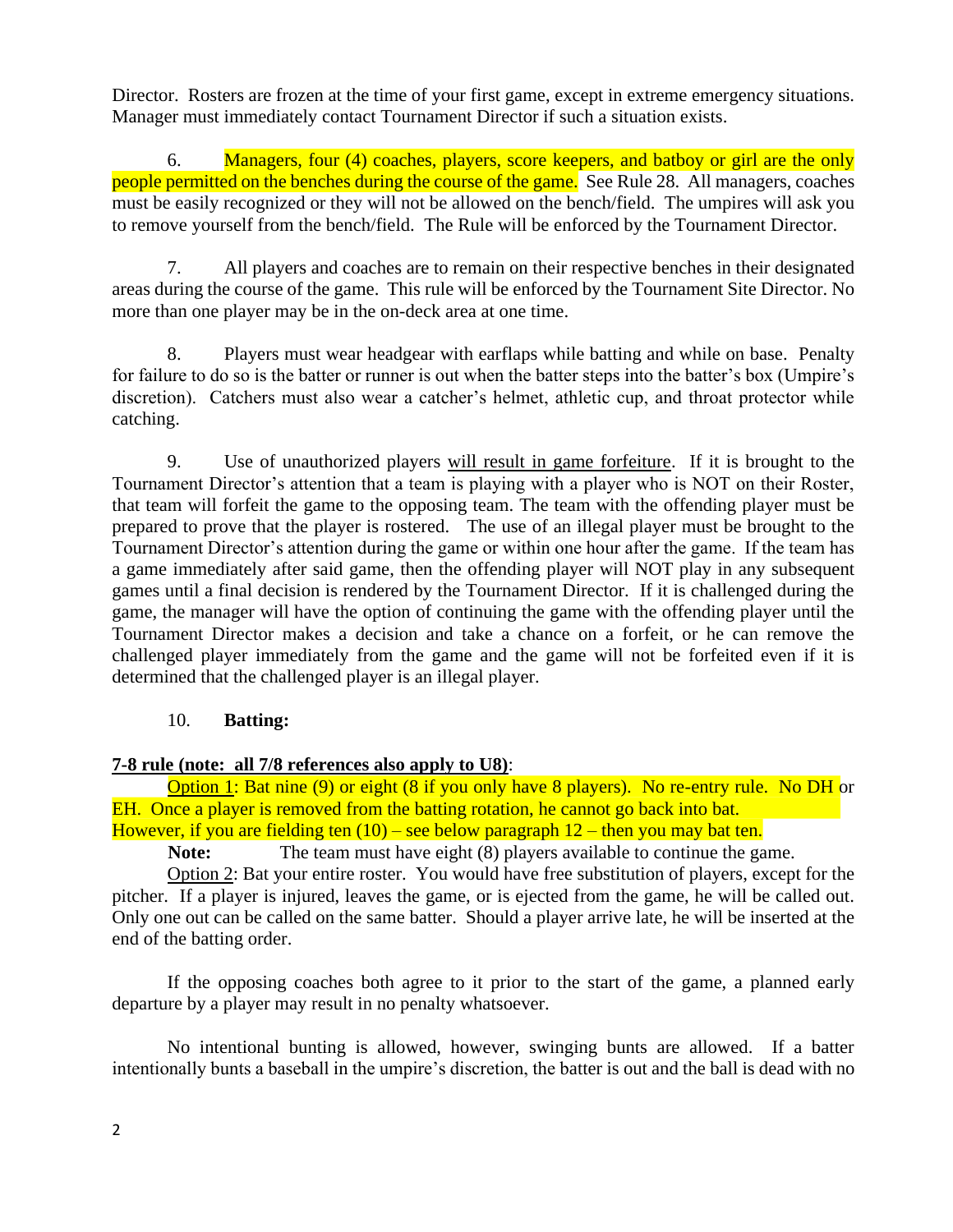base runners advancing. **No stealing of bases.** No leading off. The runner may not leave the base before the ball has crossed homeplate.

**Other age groups**: Each team will have the option of batting and substitution as follows (for all age groups, except 7-8 or U8 which is listed above). There are four options available. One of these options must be selected **prior** to the start of the game. Once selected, the option cannot be changed during the game. At the plate conference before the game begins, each manager must notify the opposing manager which option they are using.

Option 1: No DH. Start nine (9) (or eight if you only have 8 players) ball players in the field and bat the same nine (or eight if you only have 8 players).

- Option 2: A DH may be used for any of the nine (9) (or eight if you only have 8 players) fielders. The DH and the fielder, for whom the DH is batting, are locked into the same batting position. If the DH goes into a fielding position, the DH is lost for the remainder of the game.
- Option 3: Bat nine (9) (or eight  $\frac{1}{2}$  if you only have 8 players) with free substitution in the field. No re-entry rule. Once a player is removed from the batting rotation, he cannot go back into bat but may continue with the defensive free substitution.
- Note: Under all three options the team must have eight (8) players available to continue the game.
- Option 4: Bat your entire roster and field nine (9) (or eight if you only have 8 players). You would have free substitution of players, except for the pitcher. If a player is injured, leaves the game, or is ejected from the game, he will be called out. Only one out can be called on the same batter. Should a player arrive late, he will be inserted at the end of the batting order.
- Note: **This applies to Options 1, and 2 only**. The starting players may be re-entered once. They must be re-entered in the same position in the batting order that they started. If the pitcher is removed on the second trip to the mound in the same inning, he must be removed from the mound and cannot re-enter to pitch. Also, if a player is injured after all eligible players have been used, the team may re-enter another team member (injury only).

Whatever batting arrangement you decide to use, you must declare which one you will use prior to the start of the game and may not change it once the game has started.

11. The team at bat may use **runners for the pitcher and catcher** anytime regardless the number of outs. These runners must be players that are currently not in the game, but are eligible to enter. If batting entire roster, then runner would be last out. If you choose Option 3, you must use a player not in the batting lineup.

12. **Fielding for 7-8 only**: Team can field 10 players in the field.  $10<sup>th</sup>$  player must be in the outfield, thus playing with 4 outfielders. Outfielders must be in outfield grass and not on infield dirt, if playing on a larger field, umpire's discretion will be used.

3 **Ending a play for 7-8 only**: A play ends when the ball is in the pitcher's hand on the pitcher's mound circumference dirt area. It is the umpire's discretion as to whether or not the end of a play has occurred. A play may also end when a play is made at a base such as tagging a runner, or the ball is thrown out of the playing field. If the throw to the base results in a rundown play, then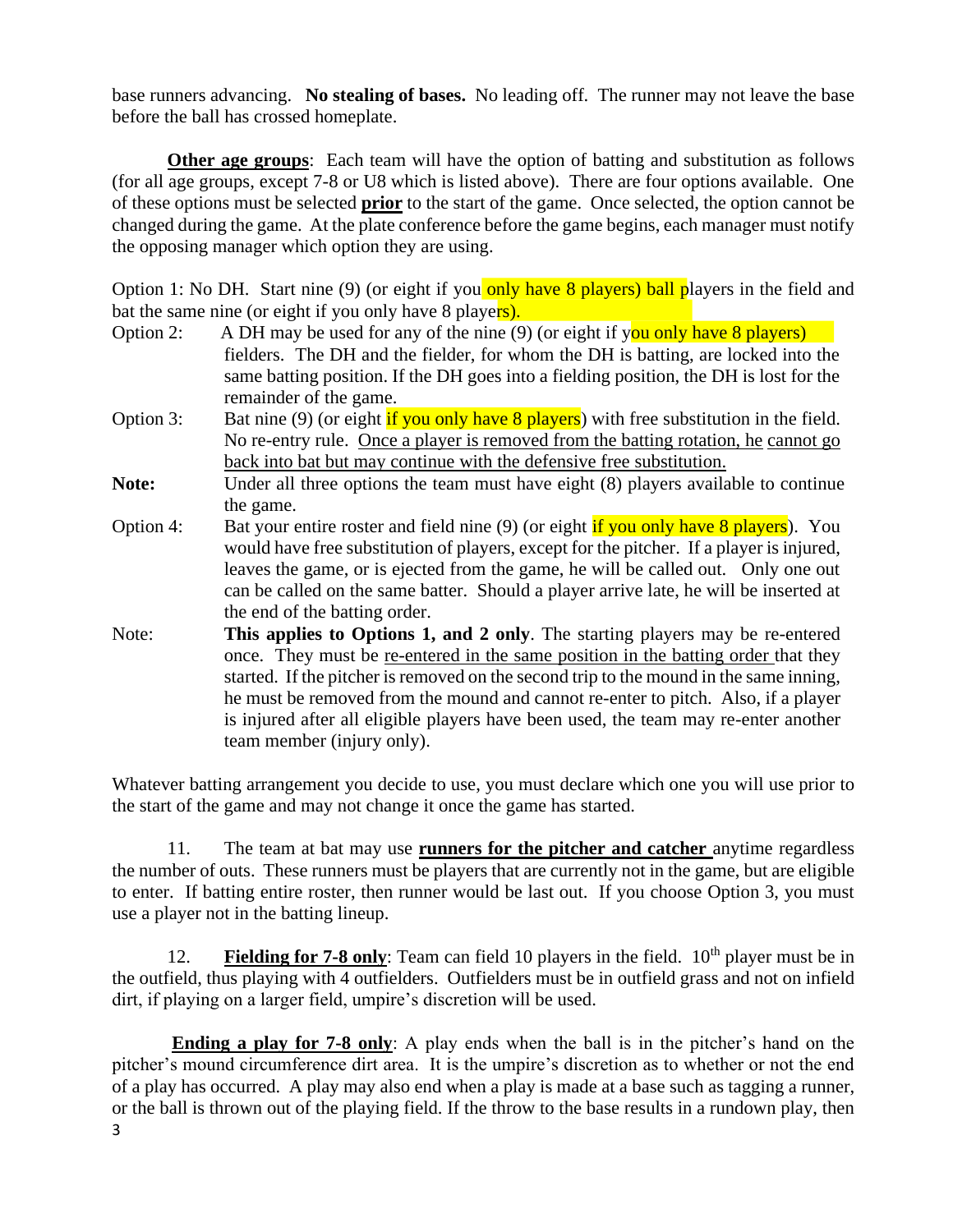play will be maintained until the player involved in the rundown is either put out or successfully advances to the base he was attempting to reach. Out of play balls and overthrows will result in the placement of runners at the umpire's discretion. Final ruling on placement of runners is at the umpire's discretion.

**Placement of Runners for 7-8 only:** A runner who is more than halfway to the next base before the play ends will advance to the next base. If the runner is less than halfway to the next base when the play ends, the runner goes back to the base he was at. Placement of the runners shall be in the sole discretion of the umpire. Players are not allowed to advance on throws from the catcher to the pitcher after a thrown pitch.

**Collisions for 7-8 only:** All players, whether on offense or defense, shall make a good faith effort to avoid unnecessary collisions at all times. This means that the offensive player must slide or take other appropriate action to avoid collisions, and the defensive player must avoid contact other than that necessary to attempt to get the out. The umpire is the sole authority in determining if the collision is intentional or incidental, and in determining the appropriate response. Failure to observe this rule may result in the awarding of the base and/or an out and may result in additional sanctions by the umpire, including a warning or ejection of the offensive and/or defensive player where necessary. **NOTE:** It is recognized that some degree of collisions are inevitable on plays at home plate; however, blatant (in the judgment of the umpire) attempts by the runner to dislodge the ball or cause injury are not allowed, and in likewise fashion the catcher must avoid contact other than that necessary to attempt to get the out.

**Obstructions for 7-8 only:** Defensive players shall have unimpeded access to attempt to field the ball. Likewise, offensive players' ability to advance must not be unnecessarily blocked by defensive players. In cases where the advancement would interfere with the fielding of the ball, the fielding of the ball shall take precedence. Offensive players must take any reasonable action (e.g., pausing or slowing their advancement, etc.) needed to provide that unimpeded access to the defensive player. If the defensive player's ability to field the ball is impeded – inadvertently or intentionally - by the offensive player, then the umpire may choose to call the impeding player out. If an offensive player's ability to advance is impeded by any defensive player's action other than that associated with fielding the ball then the umpire may award an advancement. The umpire's judgment is final.

# **Infield Fly Rule for 7-8, U8, U9, 9-10, and U10**: Infield fly rule **WILL NOT** be in effect.

13. You can start with eight (8) players and finish with eight (8) players. If you start with nine (9), and one player is ejected you can still finish the game with eight (8) players, even if the reduction in players is due to an ejection. If you do not have a player to replace the ejected player, you will take an "out" each time the missing player comes to bat. However, if you are missing a player for any other reason (injury, had to leave) and you have no player to replace him, you will take an "out" when the missing players comes to bat but only the first time.

**Note:** The rules above supersede both Little League and American League Rules.

14. Rubber cleats or rubber soled baseball shoes will be permitted for all age groups. Metal spikes are optional for all teams U13 and above.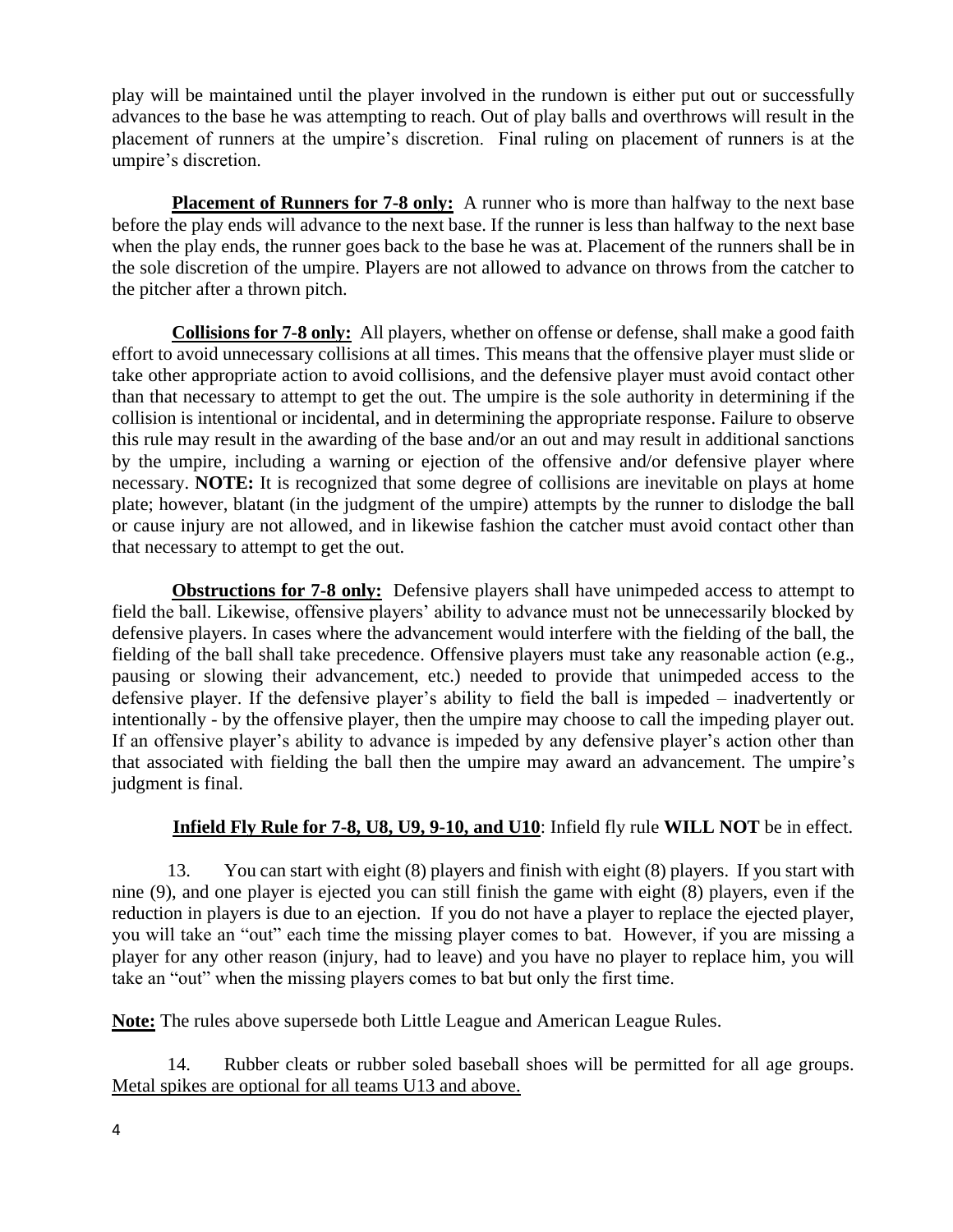15. Conventional baseball uniforms are required and will include shirt, pants, cap, and socks. Shirts are to be numbered and numbers must be visible with no duplications. Any duplications or missing numbers will result in a penalty or loss of time at bat and the batter will be called out. Neatness should be stressed. Special permission from the Tournament Director is needed to deviate from this requirement. We realize that some teams may have been put together just for the tournament so their uniforms may not all be identical. Contact the Tournament Director for permission.

16. Game balls will be at the field for the umpires to use during the games. However, some off-sites may run out of balls, and in that case please be prepared to bring balls to the field.

17. Unsportsmanlike conduct going to the bases will result in the runner being called out at the Umpire's discretion. Manager must notify Tournament Director immediately if a player/coach/manager has been ejected. **Please text me (443-642-0349) immediately**. If a player is ejected, he will not be allowed to play in the next game - one game suspension unless waived by the Tournament Director. If a manager/coach is ejected, it will be the Tournament Director's decision regarding any suspensions. Failure to notify the Tournament Director of ejections could result in a forfeited game.

# **PLAYING FIELD**

18. The following playing fields will be used:

| Age group 7-8, U7, U8:     | 60' diamond with 40' pitching distance. Home to $2nd$ |
|----------------------------|-------------------------------------------------------|
|                            | Base 84'10"                                           |
| Age group 9-10, U9, U10:   | 60' diamond with 46' pitching distance.               |
| Age group 11-12, U11, U12: | 70' diamond with 50' pitching distance.               |
| Age group U13 and up:      | 90' diamond with 60'6" pitching distance.             |

19. No team player, coach or manager is allowed on the playing field prior to the coin toss.

#### **PITCHING**

20. Any team member may pitch, subject to other restrictions of the pitching rules. Batters must make an effort to get out of the way of the pitch. This is in the umpire's judgment. A player, who is removed as a pitcher, regardless whether the removal is during or in-between innings, is not eligible to pitch again in the same game. **For 7-8 only**, any pitcher hitting two (2) batters in one inning or three (3) in one game must be removed as a pitcher. For other age groups, there is no restriction on the number of hit batters by a pitcher. This is a decision for each manager.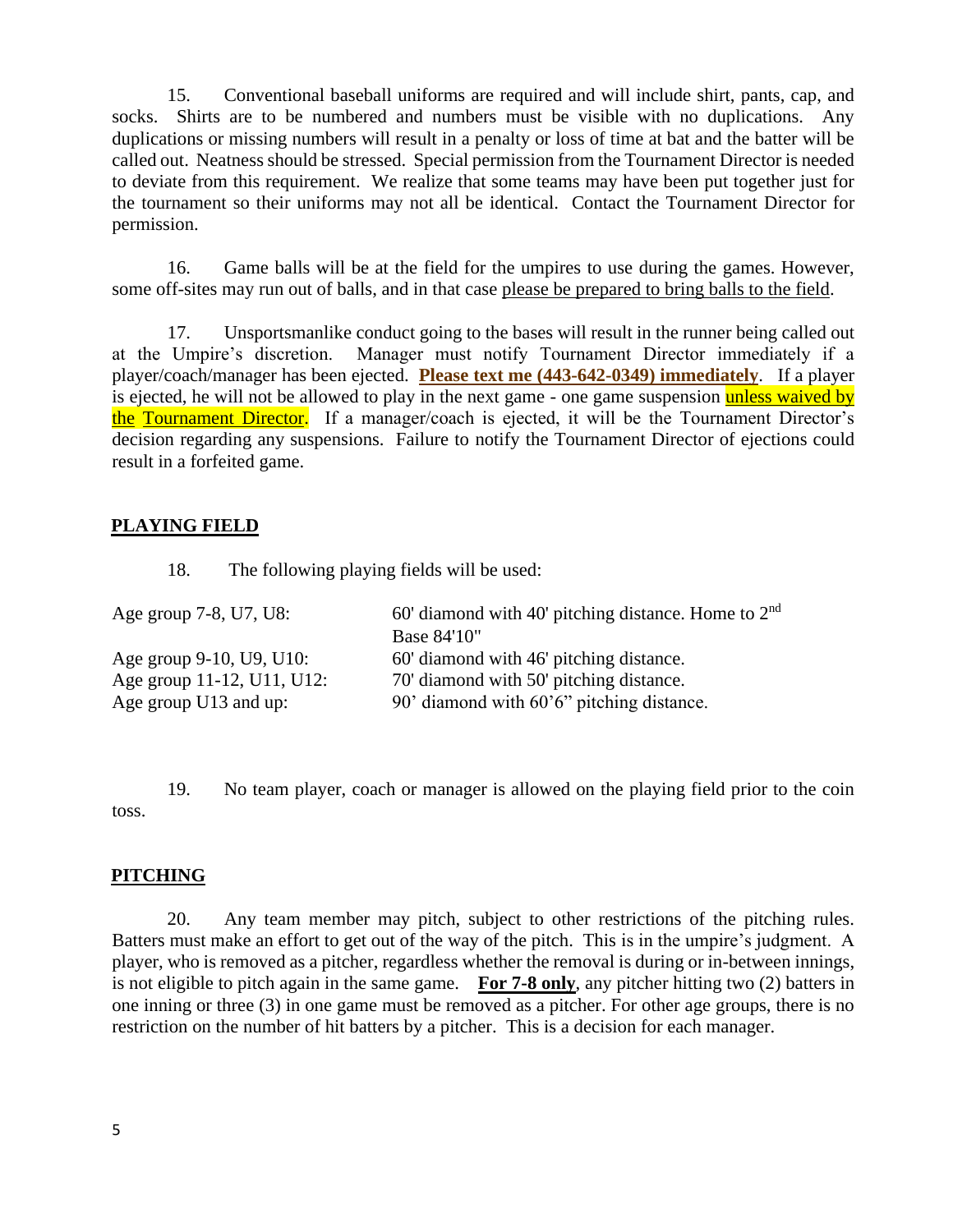21. We do not keep "innings pitched" so you do not have to report it. Number of innings allowed for each pitcher is:

Age group 7-8, U8: no more than three (3) innings **per game** - no balks. Age group 9-10, U9, U10: no more than four (4) innings **per game** -no balks Age group 11-12, U11, U12: no more than four (4) innings **per game** All teams playing on 90 ft: Unlimited – no restrictions.

If a pitcher has pitched more than the allotted innings above, the umpire should be notified immediately and the offending pitcher will be removed from the mound. If he is not immediately removed from the mound, the game will be forfeited.

If a player steps onto the mound and picks up the baseball, he will be considered the pitcher of record. **Please make sure that no one other than the pitcher steps on the mound at any time during the game.**

22. One pitch constitutes one inning pitched. In 7-8, it is child pitching, no coaches pitch.

23. **For 7-8 only: Strike Zone**. The strike zone should be agreed upon by both managers and the umpire before the start of the game. It is recommended that the strike zone be slightly enlarged to speed up play and minimize the number of walks.

24. Any pitcher who is withdrawn from the mound cannot return to the mound in the same game..

25. Warm up of pitchers and catchers during the game shall be in an area behind the fence sheltered from foul balls. No warm up pitching on the field prior to the commencement of the inning; any violation will result in an automatic "out" before the inning begins. If a player is used to warm up a pitcher, they must wear a catcher's facemask or batting helmet with facemask and a protective cup. If a relief pitcher comes into the game, he is allowed five (5) warm up pitches, except in the case of injury.

26. Any manager or coach who goes onto the playing field two (2) times in an inning to talk to a player or pitcher must make a pitching change. The only exception to the rule is if the umpire in the case of injury or some equipment damage calls time.

# **MANAGER AND COACHES**

27. Refusal of a manager or coach to leave the field when requested by an Umpire could result in forfeiture of the game by the Umpire.

28. It must be apparent during the game who are managers and coaches. All managers and base coaches are to be dressed the same so that they can be distinguished from parents. **Only the manager, not coaches, are allowed on the field to talk to an umpire regarding any call or controversy**. Other coaches and parents are not allowed on the field. All managers must notify the umpires prior to the game that they are the manager and the appropriate party to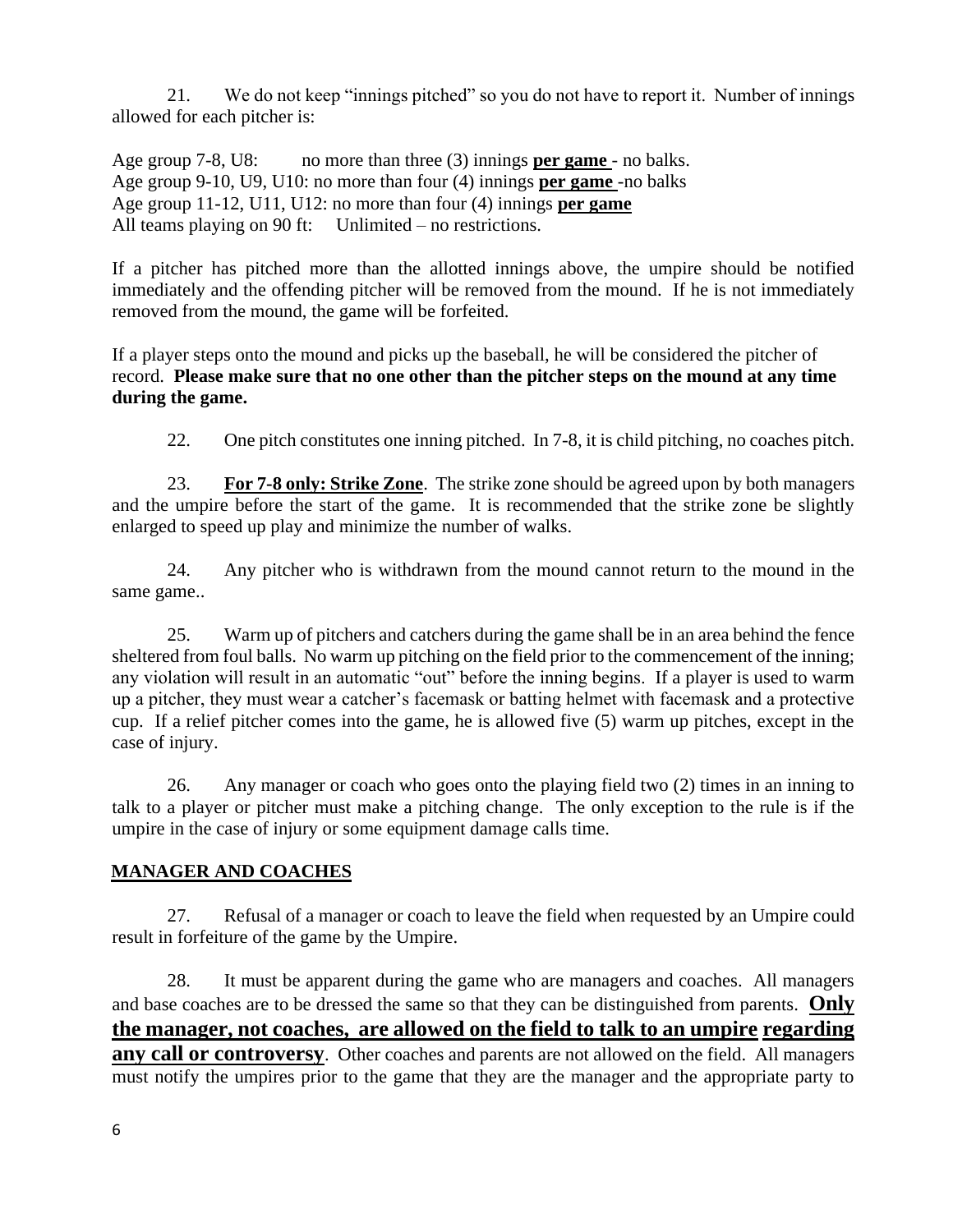discuss controversies with the umpires. Managers are responsible for their parents and must keep their parents under control at all times.

#### **OFFICIAL GAME**

29. There is a time limit for all games (unless designated otherwise at the start of the tournament). All teams will be notified when the schedule comes out as to the time limit. When the "time limit" is reached, if in the middle of an inning, the inning will finish, unless otherwise designated prior to the start of the tournament. **Note that the time limit will begin to run at the end of the ground rules at which time the managers and umpire will synchronize their watches.** Games on Saturday may end in a tie. In case of rain or darkness, it will be considered a completed game after 3 innings in 7-8 and 9-10 age groups; and after 4 innings in all other age groups. If the game is in the middle of the inning when it is called for rain or darkness, the score will revert back to the last completed inning. If the game is not completed as noted above because of rain or darkness, the game will be suspended. The Tournament Director must be notified immediately will set a time/location for the game to continue. The game could be moved to another field with lights in the case of darkness.

#### 2022 time limits (unless otherwise advised):

On Saturday: No new inning after 2 hours. You may finish the inning. There can be a tie. On Sunday: No new inning after **2 hrs. If the game is a tie at the end of the inning, it is still a tie, you will play one more inning. If it is still a tie, we will then follow the International Tie Breaker rule, wherein for that next inning, a runner will be placed on 2nd base. The runner is the last batter to make an out in the previous inning. At least one full inning is played, allowing each team the same chance to score. If the score remains tied, the same process is used in each inning until a victor emerges.** 

Game time will be set by the Tournament and forfeit time will be five (5) minutes after the time set. **However, on Sunday some teams are going from one field to the championship round and the umpires will wait until both teams arrive before starting the championship game.**

30. Number of innings per game for the seeding rounds could change. All managers will be notified of any change once the tournament schedule comes out. Otherwise, it will be:

| Age group 7-8:      | $Six (6)$ innings |
|---------------------|-------------------|
| Age group 9-10:     | $Six (6)$ innings |
| Age group $11-12$ : | $Six (6)$ innings |
|                     |                   |

Teams on a 90 ft: Six (6) innings

31. The championship rounds for some age groups will be played at East Regional Park under the lights depending upon field availability.

32. **Scores:** It is very IMPORTANT that we get the scores as soon as possible, so we are also asking that you send a text to **443-642-0349** to report the scores. When texting, please be sure to put your AGE GROUP and Team Name along with the score and the name of the opposing team. If you are unable to text, you can send an email to bat4essextourney@gmail.com.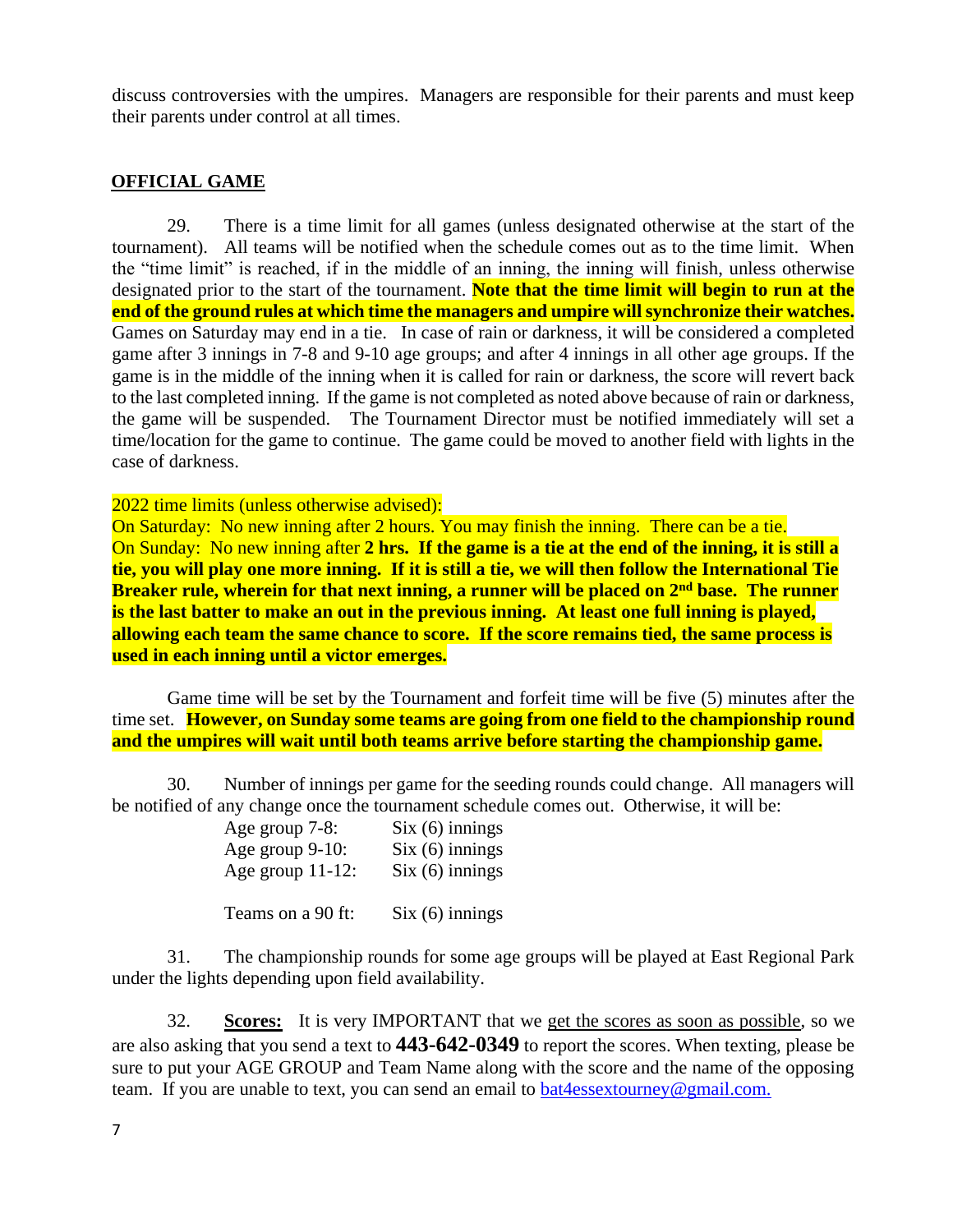This will be a double check so that we can post scores, standings, brackets on the website: www.essexdugout.com. We would like feedback on the umpires so feel free to email me about them.

**For 7-8 only. Scoring.** Innings will be three (3) outs or five (5) run maximum per inning for innings 1 through 5. However, if the bases are loaded and the final batter hits more than a single, then those runners who come in to score will count (which could conceivably make it more than 5 runs max and that is okay.) During the  $6<sup>th</sup>$  inning and extra innings, there is unlimited scoring.

33. Inclement weather policy. Rules may be deviated from due to inclement weather and the necessity to get the games played. Be prepared for last minute changes in the schedule. You will be given as much notice as possible.

#### **OFFICIALS**

34. The Umpire will make the decision concerning stopping the game in the event of darkness or wet playing conditions. The Tournament Director will have final authority as to the playability and use of the fields.

#### **MISCELLANEOUS**

35. **Refund policy**. There are no refunds. At the discretion of the Tournament Director, all teams who pull their teams after the cutoff date for registration, will not be refunded their registration fee. However, if the Tournament Director decides to refund the registration fee, there will be a \$100.00 administration fee for all refunds.

36. The numbers on the uniforms will be recorded at the first game, and every game thereafter. Players must have the same number on their uniform throughout the tournament unless authorized by the Tournament Director to make such change.

37. **Bats:** Composite bats are allowed. All bats for 8U-13U must be stamped a USA or USSSA or 1.15 BPF Certification. (BBCOR is also allowed at 13U).

All bats for 14U to 19U must be stamped BBCOR.

It is the responsibility of the coach to ensure that only authorized bats are used. During play, umpires have, at their discretion, the right to inspect bats at any time or upon the request of the opposing coach. If upon inspection, the bat is found to not conform to tournament rules, the player will be ruled out and the bat must be removed from play. Coaches please check your players' bats to ensure compliance.

The allowed maximum bat sizes for this tournament are below, however, "**if you can swing it you can use."**

8U & 9U - No barrel restrictions, minus unlimited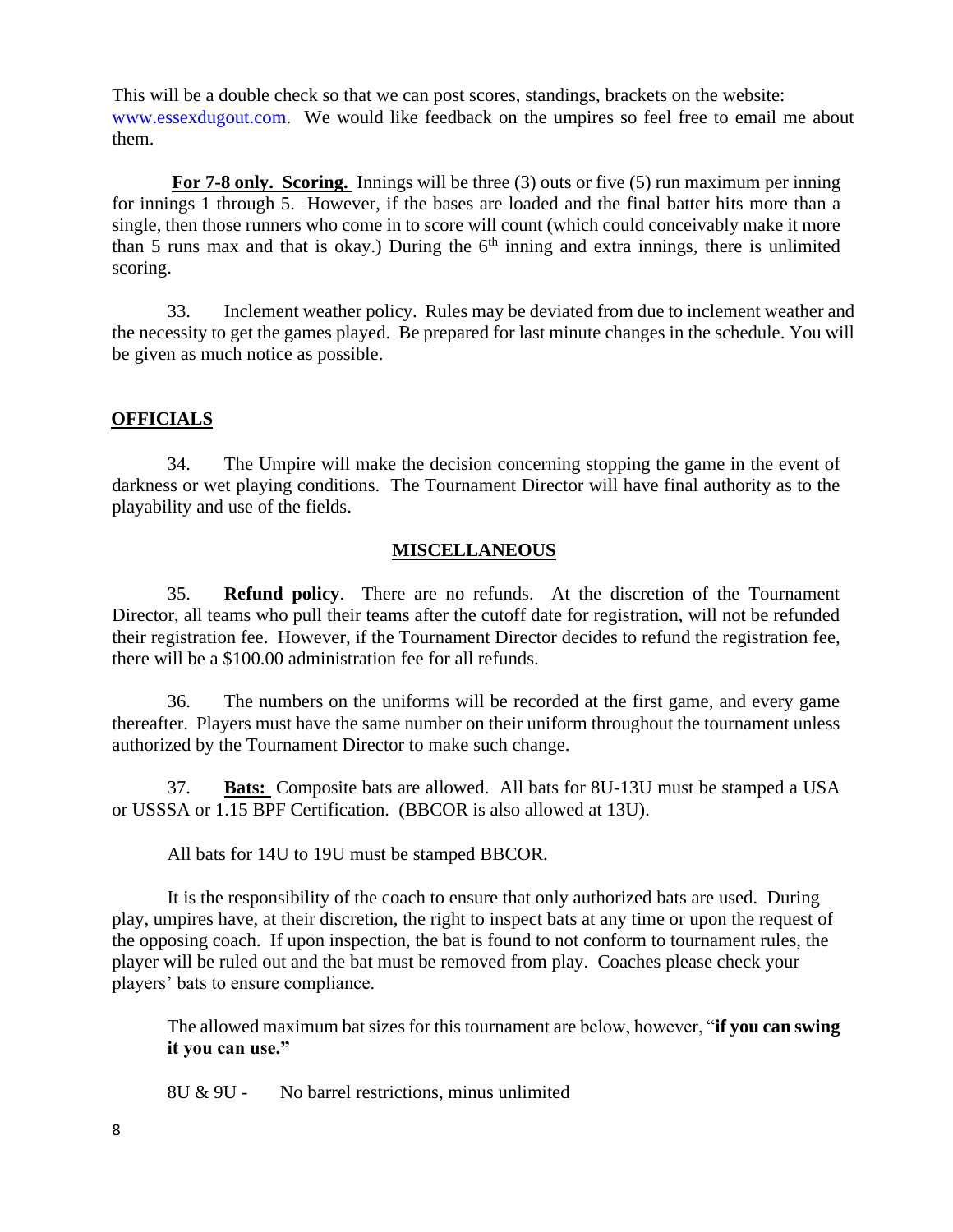10U to 13U- No barrel restrictions, minus unlimited 14U to 19U- BBCOR, minus 3 only.

No inappropriate heating of bats will be allowed in the tournament. If any coach, player or parent is found to have altered the temperature (and thus performance) of a bat by an inappropriate means – such as propane, heating pads, heaters, etc. – the HEAD COACH of the offending team will be ejected for the remainder of the tournament. The altered bat will be removed for the rest of the tournament.

38. **Slaughter Rule**: On Saturday for seating: A ten (10) run rule will be in effect for age groups after four (4) innings. On Sunday for single elimination games: 7-8, U8, U9, U10 and 9-10 will have a ten (10) run rule in effect after 4 innings. For all other age groups, there will be a **ten (10) run rule in effect after four (4) innings.** 

39. If all players have been used and an injury occurs and the injured player cannot continue a player who had exited the game, if available may re-enter the game. That player may not pitch, if he has pitched previously in the game.

40. Bat throwing by batter:  $1<sup>st</sup>$  offense, there is a warning to offending team.  $2<sup>nd</sup>$ offense by any batter on offending team becomes an **"OUT".** *All subsequent offenses are also OUTS.* 

41. The "MUST AVOID CONTACT" rule is in effect for all age groups at the Umpire's discretion. While not a specific rule, coaches are requested to highly discourage any type of headfirst slide in all age groups. This is a safety request and not a rule as such. Sliding into a base will be interpreted to be attempting to avoid contact.

**For 7-8 only**: Runners must avoid contact. Any runner who in the judgment of the umpire fails to slide, slides with malicious intent, or otherwise does not avoid contact shall be called out and may be ejected from the game (umpire's discretion). HEAD FIRST SLIDING IS NOT ALLOWED. No sliding into  $1<sup>st</sup>$  allowed under any circumstances.

42. Action taken for violations of these Rules may result in game forfeiture, game suspension, or removal from the tournament. Verbal or physical threats of personal/physical assault to any umpire will not be tolerated and will result in disciplinary action. Unsportsmanlike conduct by players, managers, coaches, parents, or spectators will not be tolerated. Managers are responsible for their team, their conduct, and the conduct of the team's parents, and spectators. Failure to control any of the above may result in a game forfeiture being issued by the home plate umpire, if in his judgment, he has issued the appropriate warning with no positive results. **No use of AIR HORNS or COW BELLS during the games**. This is extremely annoying to the other team as well as onlookers. Razzing of players is not allowed. The use of profanity and/or fighting among players will result in the removal of the players involved. The throwing of equipment and/or uniform parts (gloves, hats, etc.) will result in a warning being issued to the Team for the first offense. The second offense will result in the player(s) being removed from the game. **At no time are players, coaches, managers, or spectators allowed in the area immediately behind and/or along the backstop and/or out-of-bounds marker.** If, in the judgment of the umpire, any person is in flagrant violation of the above rule, that shall constitute grounds for warning, ejection, and/or forfeiture of the game by the offending team.